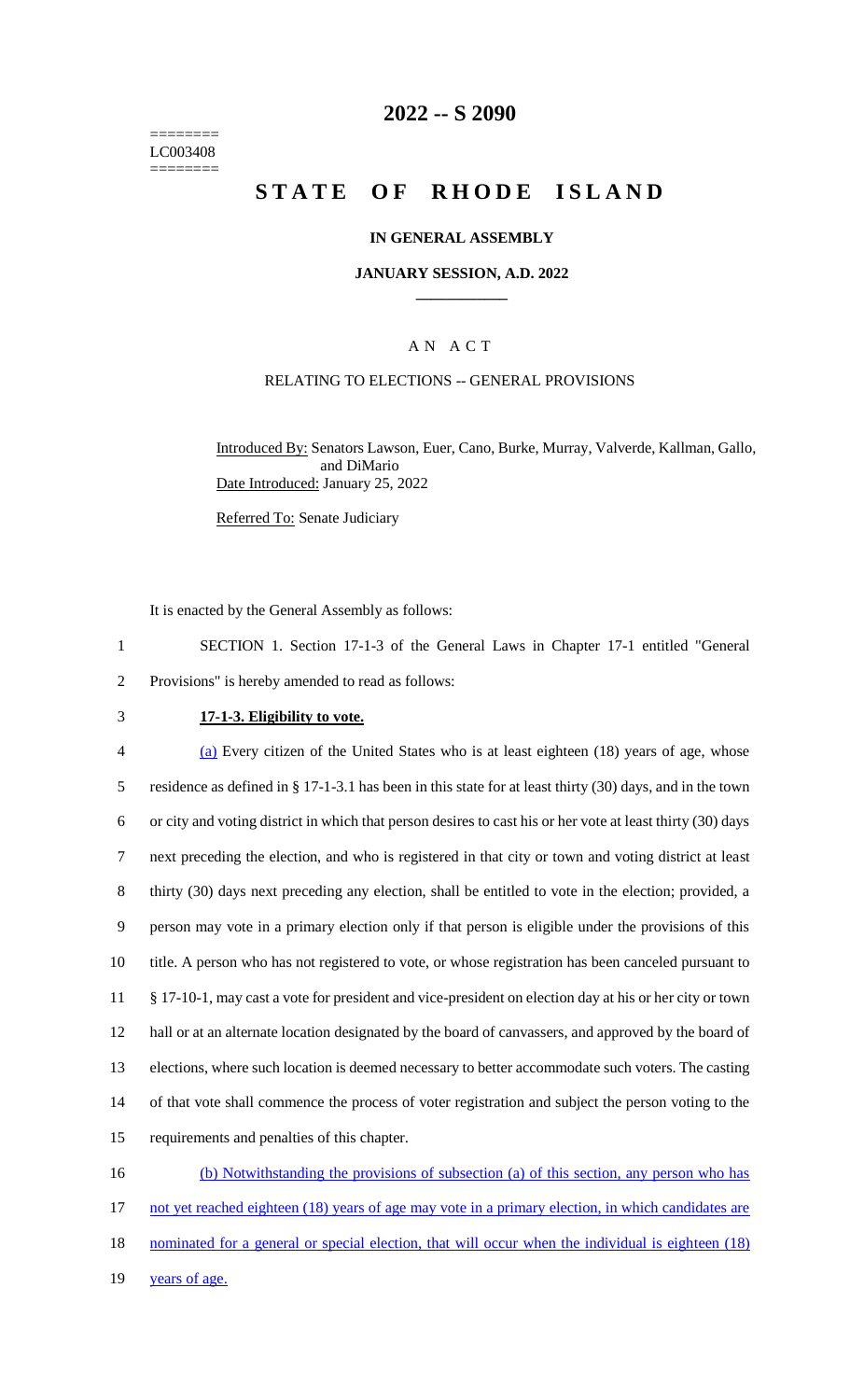- 1 (c) The provisions of subsection (b) of this section shall not extend to any other elections.
- 2 SECTION 2. This act shall take effect upon passage.

======== LC003408  $=$